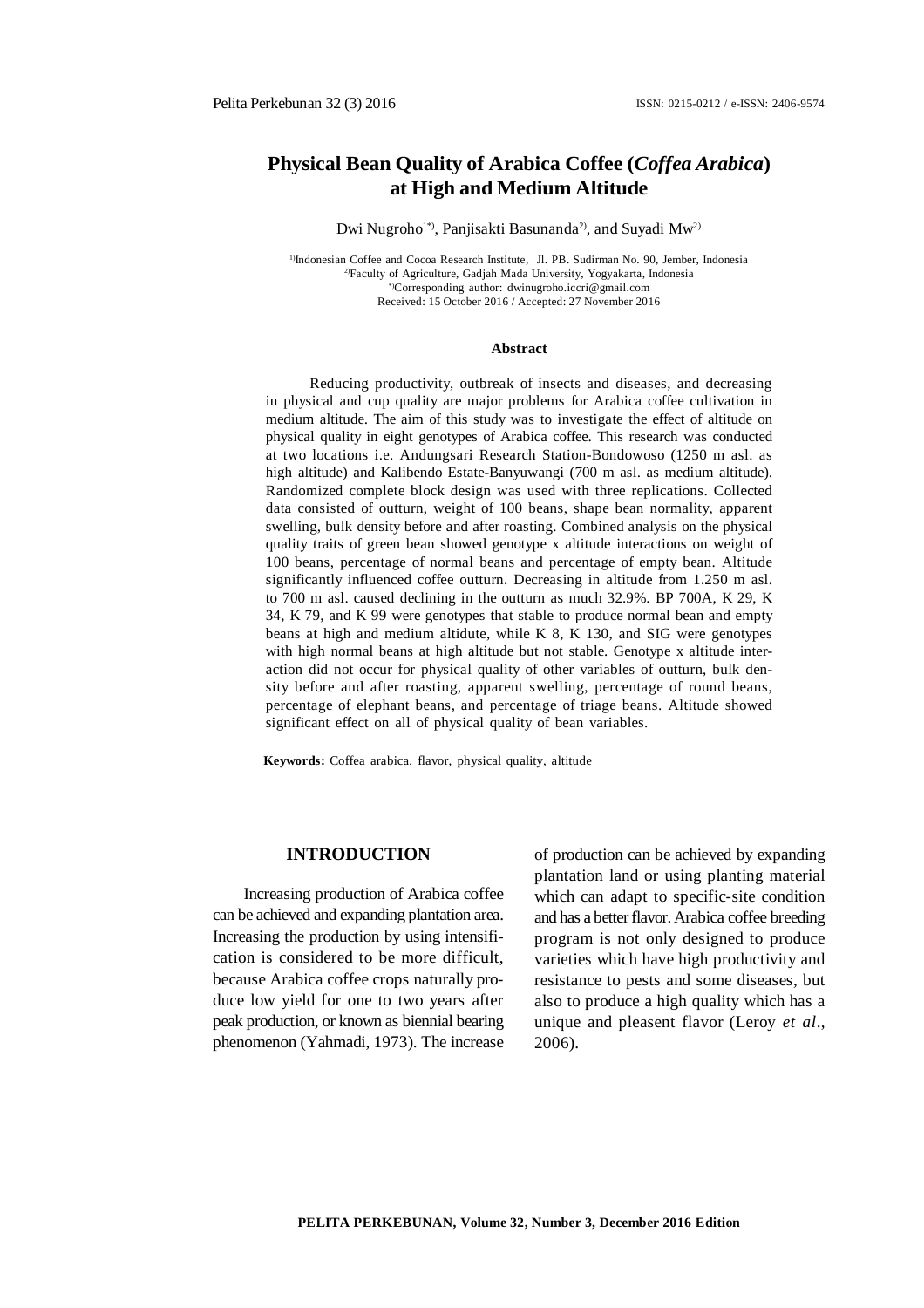Arabica coffee can grow well in the highlands (> 1000 m above sea level). Arabica coffee extensification at the altitude of more than 1000 m asl. is relatively difficult, because it is not easy to find available farmland at these altitudes in Indonesia. Commodity competitors such as horticultural crops increasingly limit the availability of suitable land for Arabica coffee. Land-use extension is still largely available at medium-altitude (700-900 m asl.), the minimum height which is still considered to be appropriate for the cultivation of Arabica coffee (Hulupi, 2006). Arabica coffee cultivation at medium-altitude faces many problems, such as the attack of pests and diseases as well as decrease of flavor quality (Hulupi, 2006). It is also important to know the effects of farmland altitude on the physical appearance of the coffee produced.

Leroy *et al.* (2006) explained that there were four important characters of coffee which strongly influence coffee quality, namely bean water content, bean physical quality, flavor quality and health quality which were indicated by biochemical content affecting plant health. Physical quality, flavor quality and biochemical content are the three important characters which are affected by genetic properties of the plants, planting practice, environment and interaction between genotype and environment (Wintgens, 2004a). Meanwhile, bean water content is affected by post-harvest treatment process. Therefore, in order to improve the quality of coffee, the three components can be used as observation variables.

Bean physical quality has a very important role in the implementation of the postharvest technology to be used. The main criteria of bean physical quality are bean size and abnormal bean percentage such as elephant beans and pea berries (Eskes & Leroy, 2004). Moreover, the bean physical quality, such as bean size, affects coffee price. Bean size has an important role in producing good roasted coffee because many consumers believe that bean size is positively correlated with the quality, although, in fact, larger-sized beans do not always produce a better flavor than smaller-sized ones (Wintgens, 2004a).

Information on physical quality of Arabica coffee grown in medium-altitude land and quality changes occurred in genotypes need to be tested in order to prepare the Arabica coffee breeding program which is adaptive to the medium-altitude land. This study will examine the physical quality of Arabica coffee grown in highlands and medium-altitude lands as well as quality changes as a result of different genotype and land altitude. Although it has been widely known that altitude has a great effect on coffee quality, only few scientific studies have documented the effects (Bertrand *et al.,* 2006).

### **MATERIALS AND METHODS**

The study was carried out during harvest season at two locations with different types of climate and altitudes, of Andungsari and Kalibendo Plantations. Andungsari Experimental Station at Indonesian Coffee and Cocoa Research Institute was located in highland of Bondowoso Regency at an altitude of 1250 m asl. and classified at C climate type according to Schmidt & Ferguson classification (1951). Kalibendo Plantation was located in medium-altitude in Banyuwangi Regency at an altitude of 700 m above sea level and classified at B climate type according to Schmidt & Ferguson.

Experimental design was completely randomized with three replications. Each replication consisted of eight Arabica coffee genotypes of superior varieties and promising lines (Table 1). BP 700 clone was F1 clonal hybrid selection number KB II/61/3 and their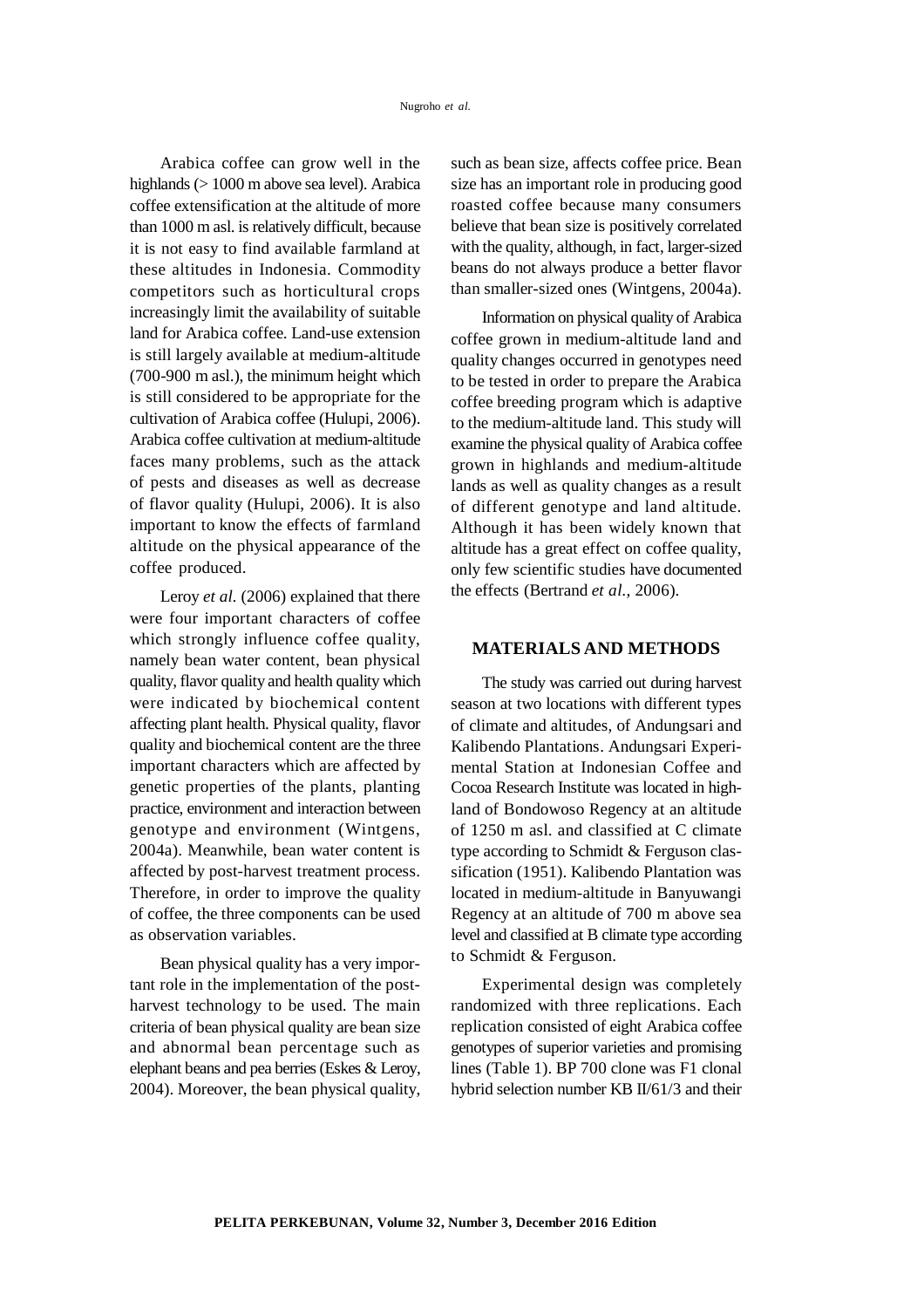mother tree was introduction with accession of number C-1662-10-3. K8, K29, K34, K79, K99 and K130 which were genotypes constituting KOMASTI (Composite Andungsari 3) which had been released based on Decree of the Minister of Agriculture No. 200/Kpts/ SR.120/1/2013 dated 18 January, 2013. The genotypes were obtained from the results of the selection on 136 host trees at the population of F2-F4 'Catimor' generation which were introduced from coffee research centers of several countries (Hulupi *et al.,* 2012). Sigararutang was good quality variety as a result of participative breeding in North Sumatera Province which was released as national-qualified variety based on Decree Minister of Agriculture in No.205/Kpts/ SR.120/4/2005 dated 12 April, 2005. There were 48 total number of test unit locations and each experimental unit consisted of 20 plants grown in two rows. Planting distance in row was 2 m, while the between-row varied depending on contours.

Planting in Andungsari was conducted in February 2009, while planting in Kalibendo was conducted in December 2008. The cultivation in Andungsari Experimental Station had shade trees of *Indigofera* sp., while in Kalibendo used of productive shade plants (*Macadamia integrifolia* and *Syzygium aromaticum*). The coffee plants were grown according to the standard cultivation such as by giving inorganic fertilizers as recommended dosage in twice a year, while organic

| Table 1. Arabica coffee genotypes tested in this study |  |  |  |  |  |  |
|--------------------------------------------------------|--|--|--|--|--|--|
|--------------------------------------------------------|--|--|--|--|--|--|

fertilizers were given once a year through planting holes. The plants were pruned using a two-stage single-stem system and pests were controlled using pesticides.

The ripe red coffee cherries were harvested manually. The maturation of the cherries from each genotype at each location did not occur at the same time, so the harvesting processes were rotated every 14 days in each location. The harvesting processes were conducted during three months between June-August, until number of samples was considered sufficient. The cherries were put in small bags which were labeled with codes identifying the location, replication, and genotype.

The outer layer of fruit flesh was separated from the beans using depulper machine to avoid mixture of beans from different treatment. The coffee beans were then fermented for 12 hours. After the fermentation was completed, the beans were washed with clean water and dried until the water content reached 9.5-12% (Wintgens, 2004a). The harvest and post-harvest processes were continued until the crop rotation was complete. Minimum number of samples for each experimental unit was 5 kg. After the crop harvest was complete, coffee beans covered with husks which was commonly called or horn scull (HS) beans resulted from each rotation was collected in a bag coded by location, replication and genotype. The elephant beans were pounded to produce green beans. Finally, the green beans were used as the sample.

| Genotype       | Code           | <b>Notes</b>                                                   |
|----------------|----------------|----------------------------------------------------------------|
| BP 700A/BP 308 | <b>BP 700A</b> | Promising variety dwarf type selection no BP 700A              |
| K 8            | K 8            | Genotype of composite varieties KOMASTI'                       |
| K 29           | K 29           | Genotype of composite varieties 'KOMASTI'                      |
| K 34           | K 34           | Genotype of composite varieties 'KOMASTI'                      |
| K 79           | K 79           | Genotype of composite varieties 'KOMASTI'                      |
| K 99           | K 99           | Genotype of composite varieties 'KOMASTI'                      |
| K 130          | K130           | Genotype of composite varieties 'KOMASTI'                      |
| Sigararutang   | SIG            | Recommeded variety of participatory breeding in North Sumatera |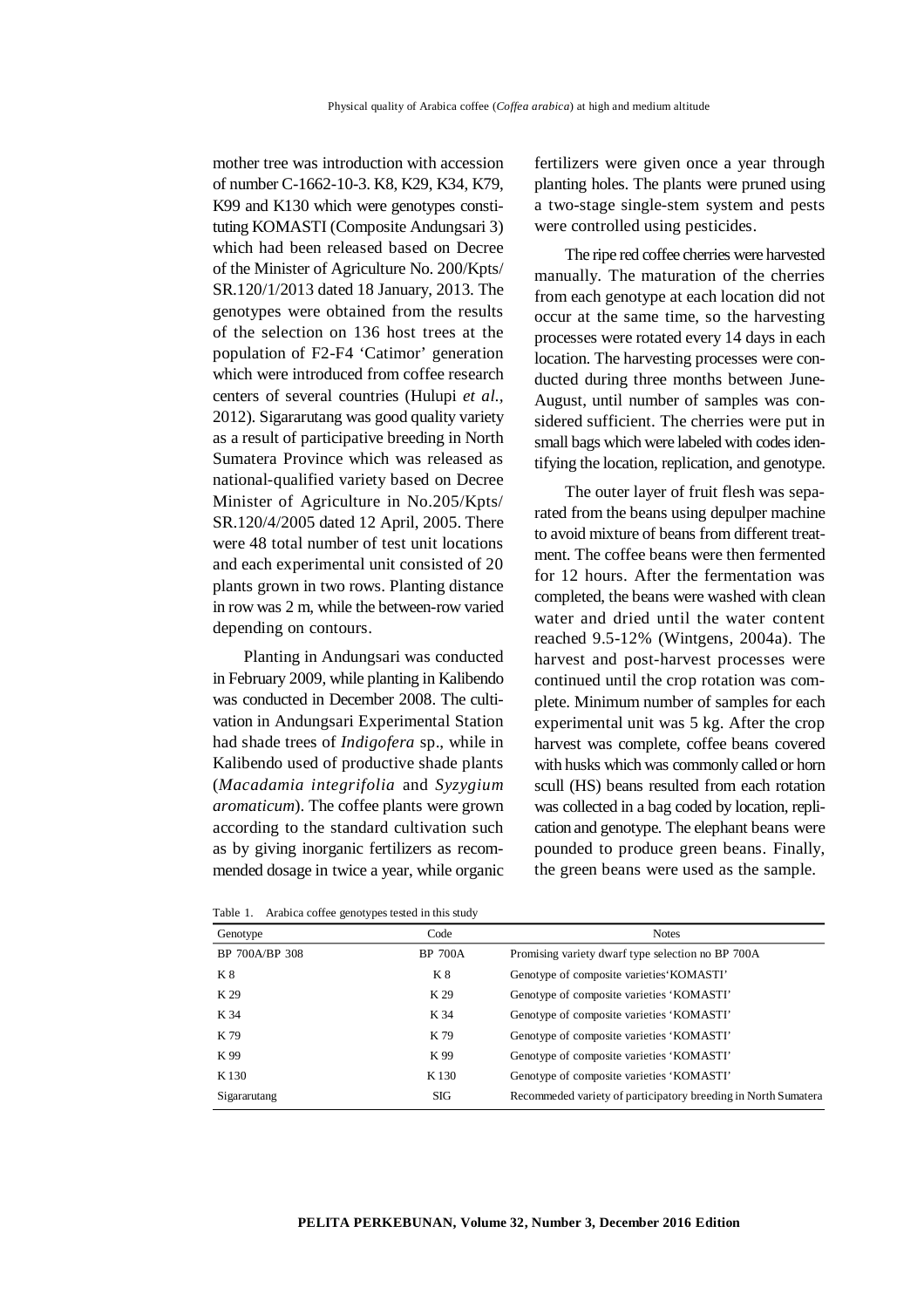Observations were conducted during harvest, post-harvest, and after the harvest rotation was completed, based on the observed variables. Observations on physical quality of beans were made before and after roasting process. The observed variables were out turn [(weight of green beans: weight of elephant beans)  $\times$  100%], weight of 100 beans (10–12%) water content). The normal beans percentage was observed by cross-cutting 100 coffee beans in each tree, and observations were repeated three times, followed by calculating percentage of the normal beans. The rest of it were pea beans, polyembryonic beans, empty beans and elephant beans. Bulk density before-roasting  $(g \text{ mL}^{-1})$  was calculated by measuring volume of 150 g coffee beans in a measuring cup. Bulk density after-roasting  $(g \text{ mL}^{-1})$  was calculated by measuring volume of 150 g coffee beans in a measuring cup. Apparent swelling was calculated by dividing the volume of after-roasting with beforeroasting.

The physical quality of the coffee beans was analyzed using a combined variance analysis to determine the effect of genotype, environment and genotype **×** environment interactions. According to Neter *et al.* (1996) the combined variance analysis models are:

$$
Y_{ijk} = \mu + L_i + B_{k(i)} + G_j + (LG)_{ij} + E_{ijk}
$$

i =1, 2

$$
j = 1, 2, 3, 4, 5, 6, 7
$$
 and 8

k =1, 2, 3<br>Y<sub>n</sub> =Direct  $=$ Direct variable from the treatment in location-i, genotype-j, and group-k

 $\mu$  = General mean

 $L$ =Effect of location-i

$$
B_{k(i)} = \text{Effect of group-k in location-i}
$$

 $G<sub>1</sub>$ =Effect of genotype-j

- $(LG)$ <sub>ii</sub> =Effect of interaction of genotype-j at location-i
- $E_{ik}$  = Experimental error in the location-i, genotype-j and group-k

Variables which showed significant different results based on the combined analysis of variance were further analyzed using Tukey's HSD (honest significant difference) test at  $\alpha = 5\%$ .

### **RESULTS AND DISCUSSION**

# **Out Turn**

Table 2 showed that genotypes which were grown in the highlands showed higher out turn than medium-altitude, the difference was about 33%. The highest out turn was Sigararutang (SIG) and the lowest yield was BP700A (Table 3).

This result was contradictive with Gaspari-Pezzopane *et al*. (2005) that bean out turn at 1280 m asl. decreased 4.4% than at 950 m asl. It was physiologically caused by warmer temperature at mediumaltitude which in turn affected cherries maturation rate so that they were not perfectly ripe (Guyot *et al*., 1996)

## **Bean Weight**

Weight of 100 beans was a marker of the bean size, the heavier the weight of 100 beans, the larger the size of the beans. The results of the combined variance analysis showed that the size of the coffee beans was not only affected by the genotype but also by the environmental factors and their interaction. The highest weight of 100 beans was obtained from K 99 genotype when grown at the highlands, although the value was not significantly different with other genotypes. While in the medium-altitude lands, there was not any significant difference from the weight of 100 beans of all genotypes, except the BP 700A genotype which had the lowest weight (Table 4).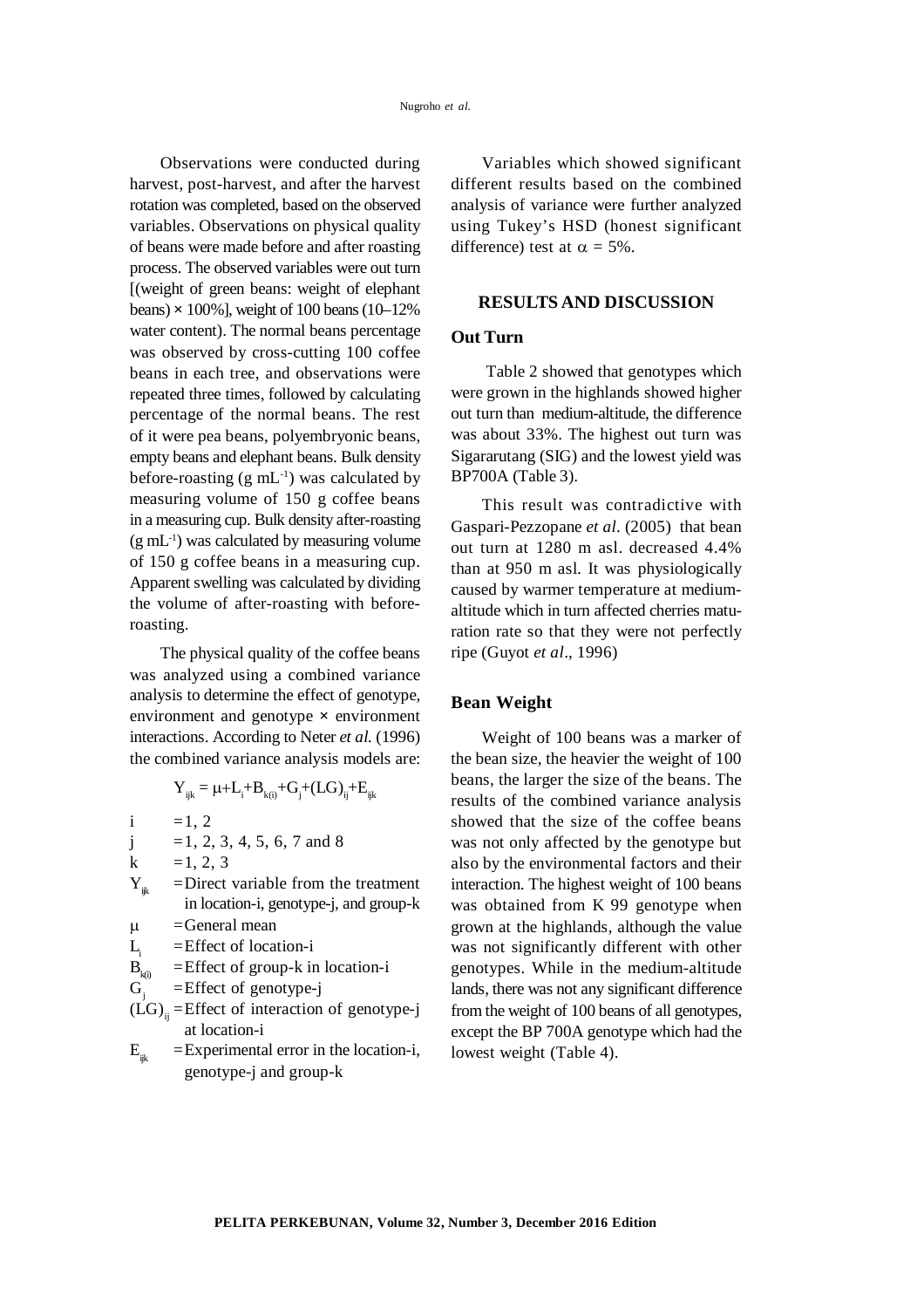Bean size plays an important role in coffee trade because larger size of coffee beans are more expensive, though the larger size does not always produce better flavor (Wintgens, 2004a). Genotypes grown in medium-altitude tended to have smaller beans and lower weight of 100 beans compared to genotypes grown in highlands. Weight of coffee beans varies from 100 mg to more than 200 mg (Clifford, 1985) and the weight of 100 Arabica coffee beans vary between 18-22 g (Wintgens, 2004b). The variance in the size of coffee beans is not only caused by the genetic factor but also related to environmental conditions, and the use of organic material in the cultural practices (Clifford, 1985; Wintgens, 2004c). This result was consistent with this results of those previous works that the weight of 100 beans was influenced by genotype, environment and interaction between genotype and environment.

#### **Bean Normality**

Wormer (1964) classified normality of coffee beans into two, namely normal and abnormal beans. Normal beans are formed

Table 2. Combined analysis on outturn, weight of 100 beans, percentage of normal beans, percentage of round beans, percentage of empty beans, percentage of elephant beans, and percentage of triage beans

|                            |      |         |            |        | Physical quality |            |        |       |
|----------------------------|------|---------|------------|--------|------------------|------------|--------|-------|
| Source of variation        | d f  |         | Weight of. |        |                  | Percentage |        |       |
|                            |      | Outturn | 100 bean   | Normal | Round            | Elephant   | Triage | Empty |
|                            |      |         |            | bean   | bean             | bean       | bean   | bean  |
| Altitude                   |      | **      | **         | **     | **               | **         | **     | **    |
| Block (Altitude)           | 4    | ns      | ns         | ns     | ns               | ns         | ns     | ns    |
| Genotype                   |      | **      | **         | ns     | ns               | ns         | ns     | ns    |
| Genotype $\times$ Altitude | 7    | ns      | **         | **     | ns               | ns         | ns     | *     |
| Coefficient variation (%)  | 7.39 | 4.83    | 7.43       | 5.31   | 6.83             | 7.14       | 4.52   |       |

Notes: Percentage of round bean, elephant bean, and empty bean variable was use transformation data  $\sqrt{x + 0.5}$ .

df : degree of freedom

\*\* : high significant different at  $\alpha = 1\%$  level

: significantly different at  $\alpha = 5\%$  level

ns : non significantly different

|  | Table 3. Out turn value of eight genotypes of Arabica coffee at two different altitude |  |  |  |
|--|----------------------------------------------------------------------------------------|--|--|--|
|--|----------------------------------------------------------------------------------------|--|--|--|

| Altitude           |                   |           |            |          |         | Outturn (%)/Genotype |                   |         | Mean            |
|--------------------|-------------------|-----------|------------|----------|---------|----------------------|-------------------|---------|-----------------|
|                    | <b>BP 700A</b>    | K 8       | K 29       | K 34     | K 79    | K 99                 | K <sub>130</sub>  | SIG     |                 |
| High               | 14.8              | 17.0      | 17.44      | 17.2     | 17.4    | 17.2                 | 16.5              | 19.1    | $17.1\text{ p}$ |
| Medium             | 11.0              | 10.6      | 12.05      | 11.1     | 11.5    | 12.1                 | 10.7              | 12.5    | $11.5\;q$       |
| Mean               | 13.3 <sub>b</sub> | $13.8$ ab | $14.75$ ab | 14.1 $h$ | 14.4 ab | $14.7$ ab            | 13.6 <sub>b</sub> | 15.8 a  |                 |
| Outturn change (%) | $-25.9$           | $-37.6$   | $-30.9$    | $-35.4$  | $-33.6$ | $-29.6$              | $-35.6$           | $-34.9$ | $-32.9$         |

Notes: Values followed by the same letter(s) in the same column and row are not significant different according to Honest Significant Different (HSD) at  $\alpha = 5\%$ ; (-) = No Interaction; BP700A genotype at medium altitude using two replications only. Value of MSD (Minimum Significant Different) altitude = 0.6337 MSD genotype = 2.0289.

Table 4. Weight of 100 beans of eight genotype of Arabica at two altitudes

| Altitude | Weight of 100 bean, g/Genotype |          |           |      |                        |          |           |                   |      |
|----------|--------------------------------|----------|-----------|------|------------------------|----------|-----------|-------------------|------|
|          | <b>BP 700A</b>                 | K 8      | K 29      | K 34 | K 79                   | K 99     | K 130     | SIG               | Mean |
| High     | $12.3\text{ c}$                | 17.4 ab  | 16.8 ab   |      | 16,4 ab 17,2 ab 17,7 a |          | 16.8 ab   | 15.3 <sub>b</sub> | 16,2 |
| Medium   | 13,2 $q$                       | 15.5 $p$ | $15,2$ pq |      | 15,6 p 15,6 p          | 15.5 $p$ | $15.1$ pq | 16.0 <sub>p</sub> | 15,2 |
| Mean     | 12.8                           | 16.4     | 16.0      | 16.0 | 16.4                   | 16.6     | 16.0      | 15.6              | ÷    |

Notes: Values followed by the same letter(s) in the same row are not significant different according to Honest Significant Different (HSD) at  $\alpha = 5\%$ ; (+) = Interaction; SIG genotype at medium altitude using two replications only. MSD of highaltitude = 2.34; MSD of medium altitude =  $2.09$ .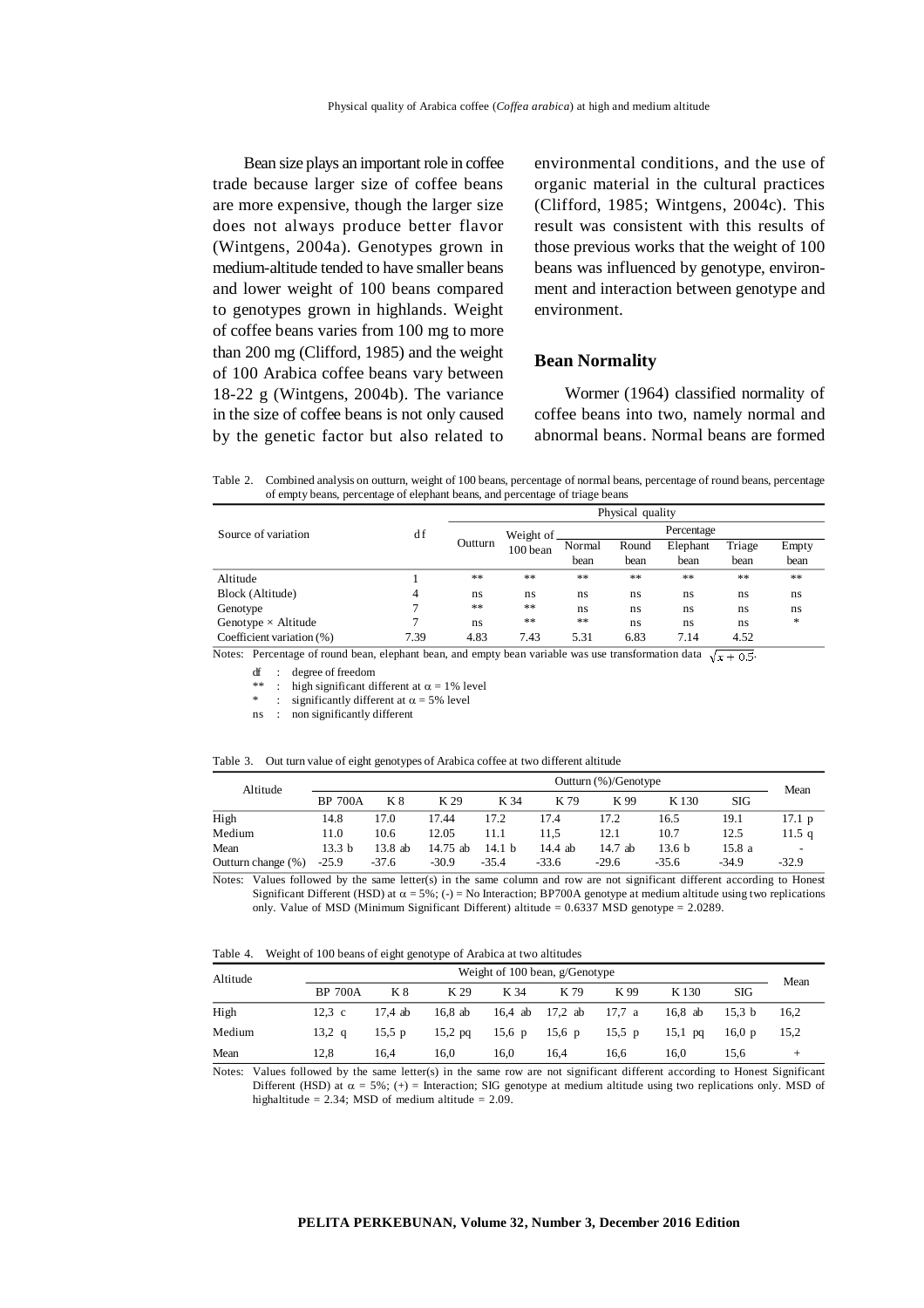from berries which have two pits, and the two beans in each pit fully develop into normal beans with similar shape and size. Abnormal beans consist of pea berries, empty beans, elephant beans and triage beans. According to Antunes-Filho & Carvalho (1955), abnormalities in coffee beans were controlled by genetic factors and environmental factors. The results of the combined variance analysis of bean normality showed that genotype **×** location interaction did occur for normal beans and empty beans, while it happened on pea beanss, elephant beans, and triage beans.

BP 700A, K 29, K 34, K 79 and K 99 were genotypes which relatively stable in producing normal beans at both high and medium-altitude lands. The results were indicated by not significant different values of normal beans percentage at both altitude. K 8, K 130, and SIG were genotypes which had high but less stable of the normal bean percentage as it only happened for those grown in the highlands. The normal percentage of bean grown in the medium-altitude decreased and showed significant different value from normal percentage of bean grown in the highlands (Table 5).

The main cause of the low normal bean percentage is the high percentage of empty beans and pea berries (Table 6 & Table 7). Study on the effect of genotype **×** environment interaction on bean normality was conducted by Mawardi & Hulupi (1995). The results of the study showed that there is a significant effect of genotype **×** environment interaction to all normality variables have been tested, which means normal and abnormal bean formation is not only influenced by genetic factor but also influenced by environment where the plants grown.

## **Pea Berries**

Pea berry percentage of genotypes grown in the medium-altitude lands (12.2%) was higher than those grown on the highlands (12.2% vs 7.5%), and the percentage of empty beans in medium-altitude lands was higher than those grown in the highlands (19.1% vs 11.10). It was caused by humid climate (B type) with higher rains and rainy days in the medium-altitude lands. The failure of pollination process was occurred when the flower experiencing a receptive period, means the rain happened when the plants were flowering.

Pea berries can be caused by incomplete pollination process when environment does not support, or caused by genetic properties of the plants (Eskes & Leroy, 2004). High rainfall can disrupt pollination process and causes formation of empty beans and pea berries. According to Ricketts *et al.* (2004), the provision of insect pollinators around coffee plants can reduce percentage of pea berries by 27%. It is indicated that pea berries formation is strongly influenced by

Table 5. Percentage of normal bean eight genotype of Arabica coffee at two different altitute

| Altitude |                | Percentage of normal bean, %/Genotype |      |      |      |      |         |         |          |
|----------|----------------|---------------------------------------|------|------|------|------|---------|---------|----------|
|          | <b>BP 700A</b> | K 8                                   | K 29 | K 34 | K 79 | K 99 | K 130   | SIG     | Mean     |
| High     | 69.0           | $79.9*$                               | 78.6 | 79.2 | 74.2 | 76.1 | $777*$  | $79.9*$ | 76.8     |
| Medium   | 72.0           | $60.3*$                               | 68.3 | 59.3 | 68.2 | 62.9 | $55.9*$ | $64.7*$ | 63.9     |
| Mean     | 70.5           | 70.1                                  | 73.5 | 69.2 | 71.2 | 69.5 | 66.8    | 72.3    | <b>+</b> |

Notes: Values followed by  $(*)$  in the same column are significant different between high altitude and medium altitude according to Honest Significant Different (HSD) at  $\alpha = 5\%$ ; (+) = Interaction; BP700A genotype at medium altitude using two replications only. MSD BP700A: 15.72; K 8 = 6.98; K 29 = 25.44; K 34 = 31.47; K 79 = 18.97; K 99 = 18.74; K 130  $= 19.34$ ; SIG  $= 3.9063$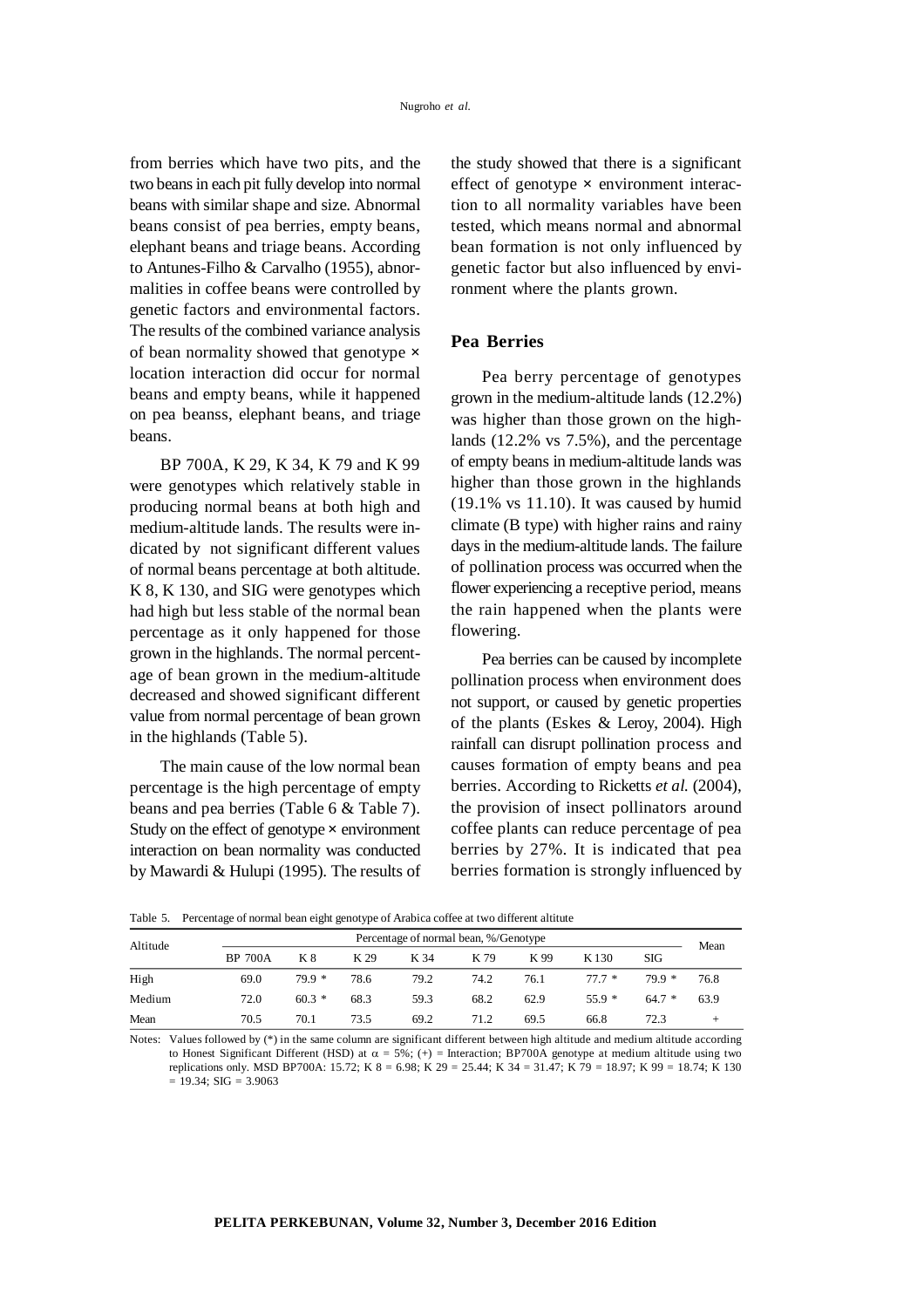| Altitude |                | Percentage of round bean, %/Genotype |       |       |       |       |                  |       |                          |  |
|----------|----------------|--------------------------------------|-------|-------|-------|-------|------------------|-------|--------------------------|--|
|          | <b>BP 700A</b> | K 8                                  | K 29  | K 34  | K 79  | K 99  | K <sub>130</sub> | SIG   | Mean                     |  |
| High     | 9.33           | 6.72                                 | 6.98  | 6.42  | 9.43  | 8.33  | 6.80             | 6.02  | 7.51 <sub>b</sub>        |  |
| Medium   | 9.52           | 12.43                                | 11.55 | 14.14 | 11.56 | 13.54 | 17.81            | 14.13 | 12.19a                   |  |
| Mean     | 9.424          | 9.58                                 | 9.26  | 10.28 | 10.49 | 10.94 | 12.31            | 10.08 | $\overline{\phantom{0}}$ |  |

Table 6. Percentage of round bean eight genotype of Arabica coffee at two different altitude

Notes: Values followed by the same letter(s) in the same column are not significant different according to Honest Significant Different (HSD) at  $\alpha = 5\%$ ; (-) = No Interaction; BP700A genotype at medium altitude using two replication only.  $MSD$  of altitude = 1,7668.

the environmental conditions and pollination success.

Percentage of pea berries show highly correlated with the percentage of empty beans, for each pea berry is paired with an empty bean. However, empty bean is not necessarily paired with pea berry. As a result, the percentage of empty beans is always greater than percentage of pea berries. Recommended high-qualified variety of Arabica coffee generally produces less than 10% of pea berries (Eskes & Leroy, 2004). Genotypes tested in highland had pea berries percentage of less than 10%, while percentage of pea berries of plants grown in medium-altitude land is fairly higher (62.3%) (Table 6). Pea beans is considered to be a defect, but after a sorting process, there is still a chance of being marketed because of the unique character (Ricketts *et al.,* 2004).

### **Empty Bean**

Variance of the empty bean percentage showed significant interaction between genotype and location, but genetic effect was not significantly different (Table 2). Research conducted by Mawardi & Hulupi (1995) also showed an effect of the interaction between genotype **×** location which caused variance in the empty bean percentage. These result was contrast with studies conducted by Eskes & Leroy (1955) on zuriat 'Mundo Novo' which indicated a strong effect of genetic factor on the empty bean. This difference occured because the genotypes used in this study were selected according to the normality of beans. Therefore, the bean abnormality due to genetic differences was relatively low.

The results of further tests also showed that BP 700A, K 29, K 34, K 79 and K 99 were genotypes which had stable percentage of empty beans at both locations. The results were indicated by not significant difference of empty beans percentage. K 8, K 130 and GIS genotypes had a low percentage of empty beans when they were grown in the highlands but increased significantly when they were grown in the medium-altitude.

### **Elephant Beans**

Results of combined analysis of variance on elephant bean percentage showed that it was affected significantly by differences of altitude (Table 2). Based on the results of the further tests, all genotypes grown in the highlands produced higher percentage of elephant beans than those grown in the medium-altitude (Table 8). The high value of variance coefficient of elephant beans was due to very low percentage, which sometimes reached zero, so that the combined analysis of variance was performed using data transformation. Elephant bean is formed when the bean pit has more than one ovule, which will form more than one bean in a parchment (Mawardi & Hulupi, 1995).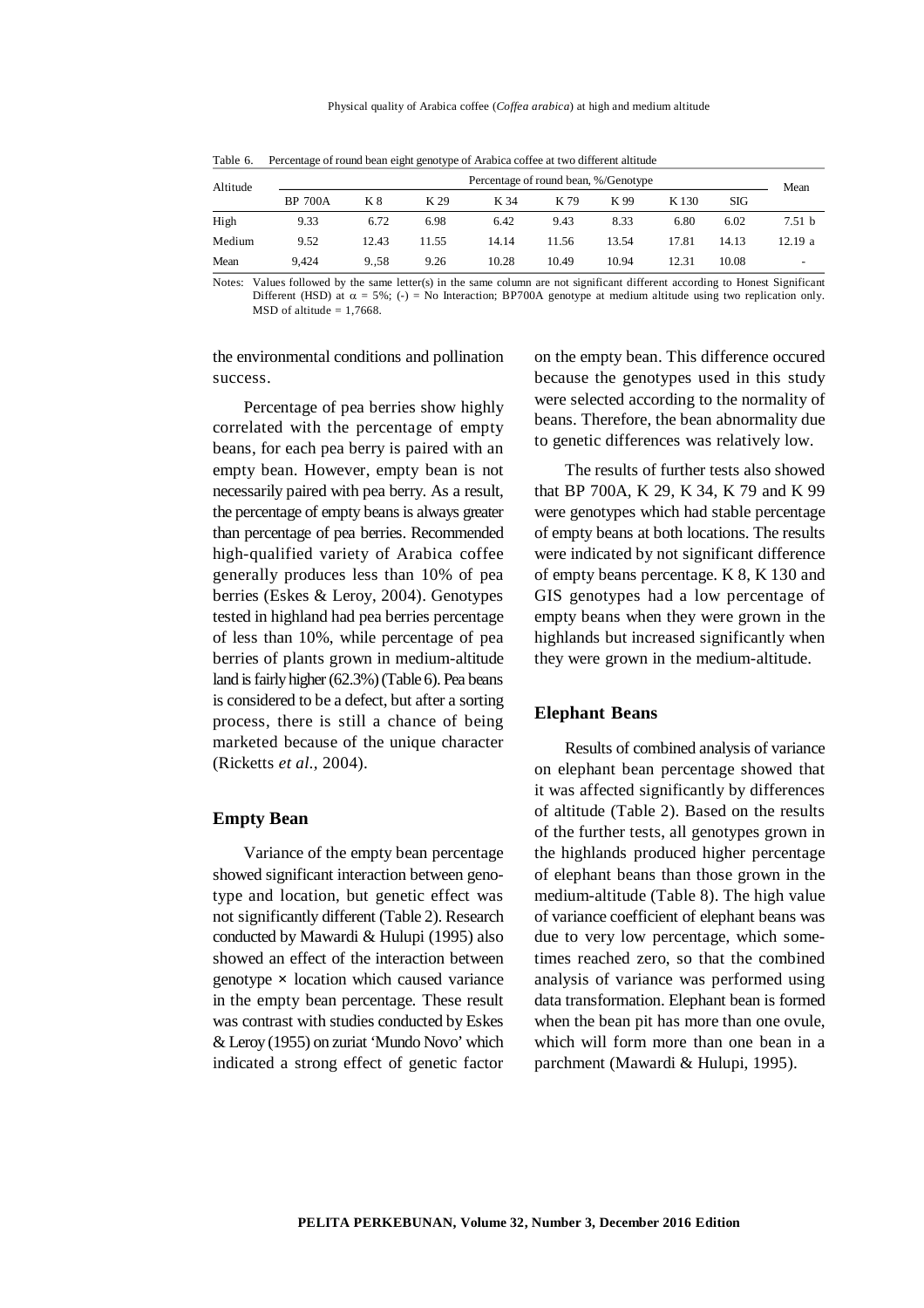## **Triage Beans**

Arabica coffee flowers can sometimes produce three ovules in one pit, which develop perfectly to form three beans (triage) in a fruit with smaller size than normal one (Mawardi & Hulupi, 1995). According to Wormer (1964), formation of triage beans is caused by genetic aberrations. The percentage of the triage beans from the genotypes tested in this experiment was not significantly different. However, genotypes grown in highlands tend to produce higher triage beans than those grown in the medium-altitude land (Table 9).

The results of studies on the nature of bean normality indicate that it is affected by genetic factors, altitude and their interaction. In a marginal environmental condition, environmental factors (especially altitude) have the greatest influence on the formation of bean normality variance. According to Mawardi & Hulupi (1995), a high percentage of abnormal beans will reduce the productivity and physical quality of the bean produced. Differences in the ability of each genotype to produce a normal or abnormal bean can be used as a reference for plant breeders to select eligible genotypes or qualified clones.

### **Bulk Density**

The combined variance analysis of bulk density showed before-roasting that the median value of variance was caused by genotype and altitude factors (Table 10). Genotypes grown in the highlands had higher mean of bulk density  $(0.72 \text{ g} \text{ mL}^{-1})$  than the genotypes grown in medium-altitude lands  $(0.65 \text{ g } mL^{-1})$ . K 29  $(0.71 \text{ g } mL^{-1})$  was a genotype with the highest bulk density, while K 8 (0.67 g mL<sup>-1</sup>) was a genotype with the lowest bulk density (Table 11).

Bulk density describes the level of porosity and coffee bean density (Franca *et al*., 2005). According to Yusianto *et al*. (2005),

Table 7. Percentage of empty bean eight genotype of Arabica coffee at two different altitudes

| Altitude |                | Percentage of empty bean, %/Genotype |       |       |       |       |          |          |       |  |  |
|----------|----------------|--------------------------------------|-------|-------|-------|-------|----------|----------|-------|--|--|
|          | <b>BP 700A</b> | K 8                                  | K 29  | K 34  | K 79  | K 99  | K 130    | SIG      | Mean  |  |  |
| High     | 15.80          | $8.53*$                              | 10.55 | 9.87  | 12.34 | 11.13 | $11.36*$ | $9.20*$  | 11.10 |  |  |
| Medium   | 14.911         | $20.88*$                             | 16.43 | 22.51 | 16.52 | 18.90 | $23.57*$ | $18.77*$ | 19.06 |  |  |
| Mean     | 15.35          | 14.70                                | 13.49 | 16.19 | 14.43 | 15.01 | 17.47    | 13.98    | -     |  |  |

Notes: Values followed by (\*) in the samecolumn are significant different between high altitude and medium altitude according to Honest Significant Different (HSD) at  $\alpha = 5\%$ ; (+) = Interaction; BP700A genotype at medium altitude using two replications only. MSD BP700A = 6.49; SIG = 6.20; K99 = 15.08; K8 = 8.31; K79 = 10.21; K34 = 22.47; K29 =  $13.76$ ; K $130 = 10.04$ .

|  |  | Table 8. Percentage of elephant bean eight genotype of Arabica coffee at two different altitudes |
|--|--|--------------------------------------------------------------------------------------------------|
|  |  |                                                                                                  |

| Altitude | Percentage of elephant bean, %/Genotype |      |      |      |      |      |       |      |        |  |
|----------|-----------------------------------------|------|------|------|------|------|-------|------|--------|--|
|          | <b>BP 700A</b>                          | K 8  | K 29 | K 34 | K 79 | K 99 | K 130 | SIG  | Mean   |  |
| High     | 0.38                                    | 0.44 | 0.71 | 0.55 | 0.33 | 0.38 | 0.55  | 0.16 | 0,33 b |  |
| Medium   | 0,77                                    | 2,00 | 0.71 | 1.16 | 1.21 | 1.54 | 1.55  | 0.88 | 1.48 a |  |
| Mean     | 0.57                                    | 1.22 | 0.71 | 0.85 | 0.77 | 0.96 | 1.05  | 0.52 | -      |  |

Notes: Values followed by the sameletter (s) in the same row are not significant differentaccording to Honest Significant Different (HSD) at  $\alpha = 5\%$ ; (-) = No Interaction; BP700A genotype at high altitude using two replication only. MSD Altitude  $= 0.3491$ .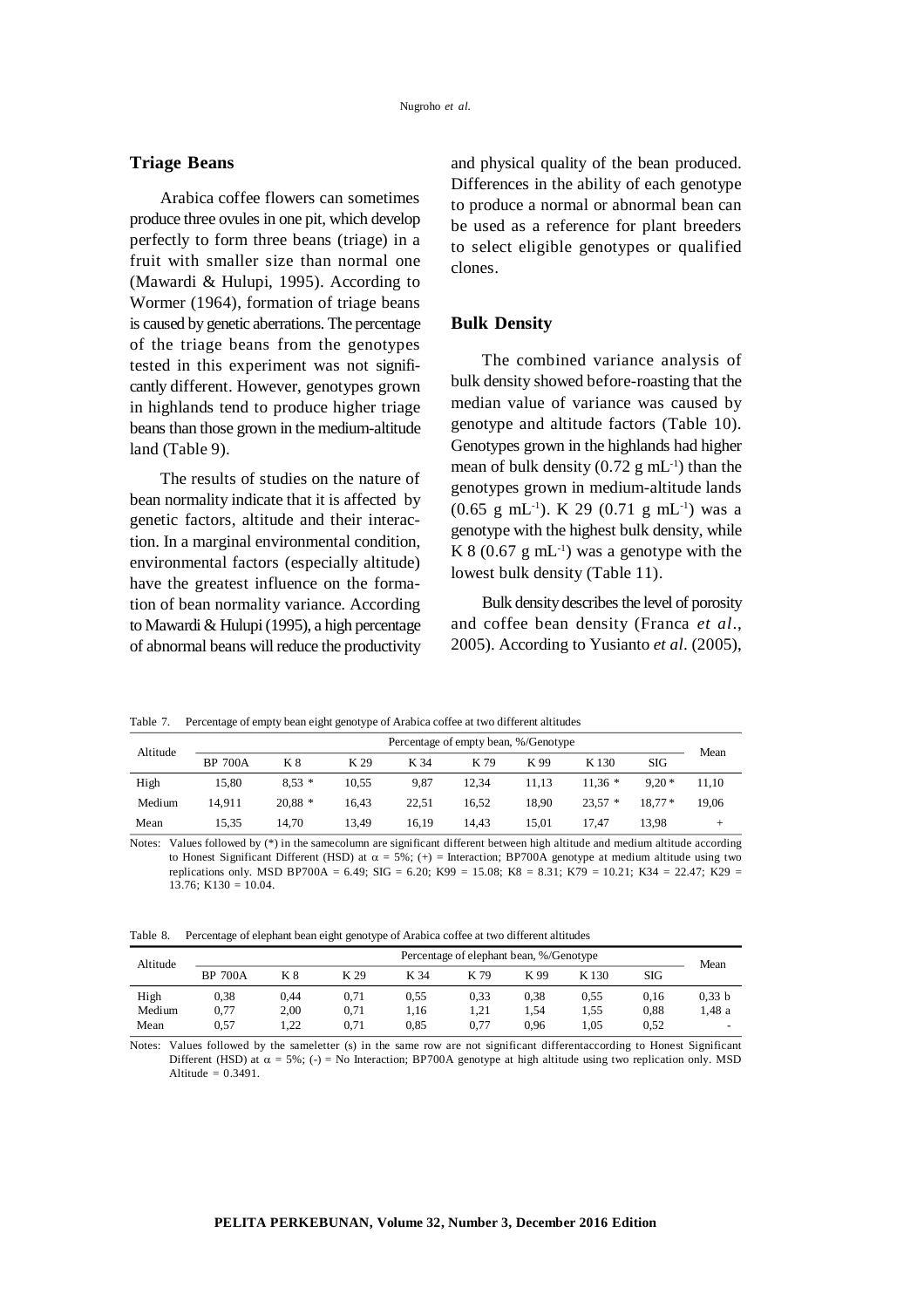|          |                | Percentage of triage bean |                 |          |      |      |                  |            |                   |  |  |
|----------|----------------|---------------------------|-----------------|----------|------|------|------------------|------------|-------------------|--|--|
| Altitude |                |                           |                 | Genotype |      |      |                  |            | Mean              |  |  |
|          | <b>BP 700A</b> | K8                        | K <sub>29</sub> | K34      | K79  | K99  | K <sub>130</sub> | <b>SIG</b> |                   |  |  |
| High     | 9.86           | 9.59                      | 8.14            | 8.46     | 8.90 | 8.25 | 8.95             | 9.22       | 4.15 a            |  |  |
| Medium   | 2.80           | 4.37                      | 3.02            | 2.91     | 2.53 | 3.14 | 1.21             | 1.54       | 2.69 <sub>b</sub> |  |  |
| Mean     | 4.17           | 4.40                      | 3.08            | 3.45     | 3.13 | 3.59 | 2.41             | 3.15       | -                 |  |  |

Table 9. Percentage of triage bean eight genotype of Arabica coffee at two different altitude

Notes: Values followed by the sameletter (s) in the same row are not significant differentaccording to Honest Significant Different (HSD) at  $\alpha = 5\%$ ; (+) = Interaction; BP700A genotype at high altitude using two replications only. MSD Altitude =  $0.8234$ .

Table 10. Result of combined analysis on variable bulk density before and after roasting, and apparent swelling

| Source of variation       | Bulk density    | Apparent swelling |      |  |
|---------------------------|-----------------|-------------------|------|--|
|                           | Before roasting | After roasting    |      |  |
| Altitude                  | **              | **                | **   |  |
| Block (Altitude)          | ns              | ns                | ns   |  |
| Genotype                  | **              | ns                | ns   |  |
| Genotype x Altitude       | ns              | ns                | ns   |  |
| Coefficient variation (%) | 2.20            | 8.88              | 4.93 |  |

Notes: \*\* : high significantly different at 1% level

\* : significantly different at 5% level

ns : non significant different

Table 11. Value of bulk density before roasting eight genotypes of Arabica coffee at two different altitudes

| Altitude | Bulk density before roasting, $g.mL^{-1}/Genotype$ |                   |          |           |           |                   |           |           |                   |
|----------|----------------------------------------------------|-------------------|----------|-----------|-----------|-------------------|-----------|-----------|-------------------|
|          | <b>BP 700A</b>                                     | Κ8                | K 29     | K 34      | K 79      | K 99              | K 130     | SIG       | Mean              |
| High     | 0.72                                               | 0.72              | 0.73     | 0.72      | 0.72      | 0.72              | 0.72      | 0.71      | 0.72a             |
| Medium   | 0.62                                               | 0.64              | 0.68     | 0.64      | 0.66      | 0.62              | 0.66      | 0.68      | 0.65 <sub>b</sub> |
| Mean     | $0.68$ pq                                          | 0.67 <sub>a</sub> | $0.71$ p | $0,68$ pq | $0.69$ pq | 0.67 <sub>a</sub> | $0.69$ pa | $0.70$ pa | -                 |
|          |                                                    |                   |          |           |           |                   |           |           |                   |

Notes: Values followed by the sameletter (s) in the same column and row are not significant different according to Honest Significant Different (HSD) at  $\alpha = 5\%$ ; (+) = Interaction; BP700A genotype at medium altitude using two replications only. MSD Altitude =  $0.0092$ . MSD genotype =  $0.0294$ .

bulk density of raw coffee was higher than  $0.65$  g mL<sup>-1</sup>. Test results of the study on eight Arabica coffee genotypes grown on highlands had a mean of  $0.72$  g mL<sup>-1</sup>. wich was higher than that of genotypes grown in the mediumaltitude  $(0.65 \text{ g} \text{ mL}^{-1})$ .

The combined analysis of the variance at bulk density after-roasting and apparent swelling showed that the variance of the median valueis caused by the altitude (Table 10). Genotype grown in the highlands had a higher bulk density after-roasting value  $(0.42 \text{ g } \text{mL}^{-1})$ than those grown in the medium-altitude  $(0.35 \text{ g} \text{ mL}^{-1})$  (Table 12). According to Yusianto (2003), the good and optimum roasting result provides about 0.35 g mL-1 bulk density.

### **Apparent Swelling**

Apparent swelling value describes the increase of volume of coffee bean after it was roasted. Size and volume of bean increase after it is roasted as a result of cellulose structure softening process, and the bean pressure increases due to the release of pyrolysis products (Clarke, 1987; Rodrigues *et al.*, 2003).

Apparent swelling value of genotype grown in the highland (1.55) was lower than the genotypes grown in the medium-altitude lands (1.64) (Table 13). It was caused by the significant different of coffee bean size at both locations, although the bulk density before-roasting of plants grown in the high-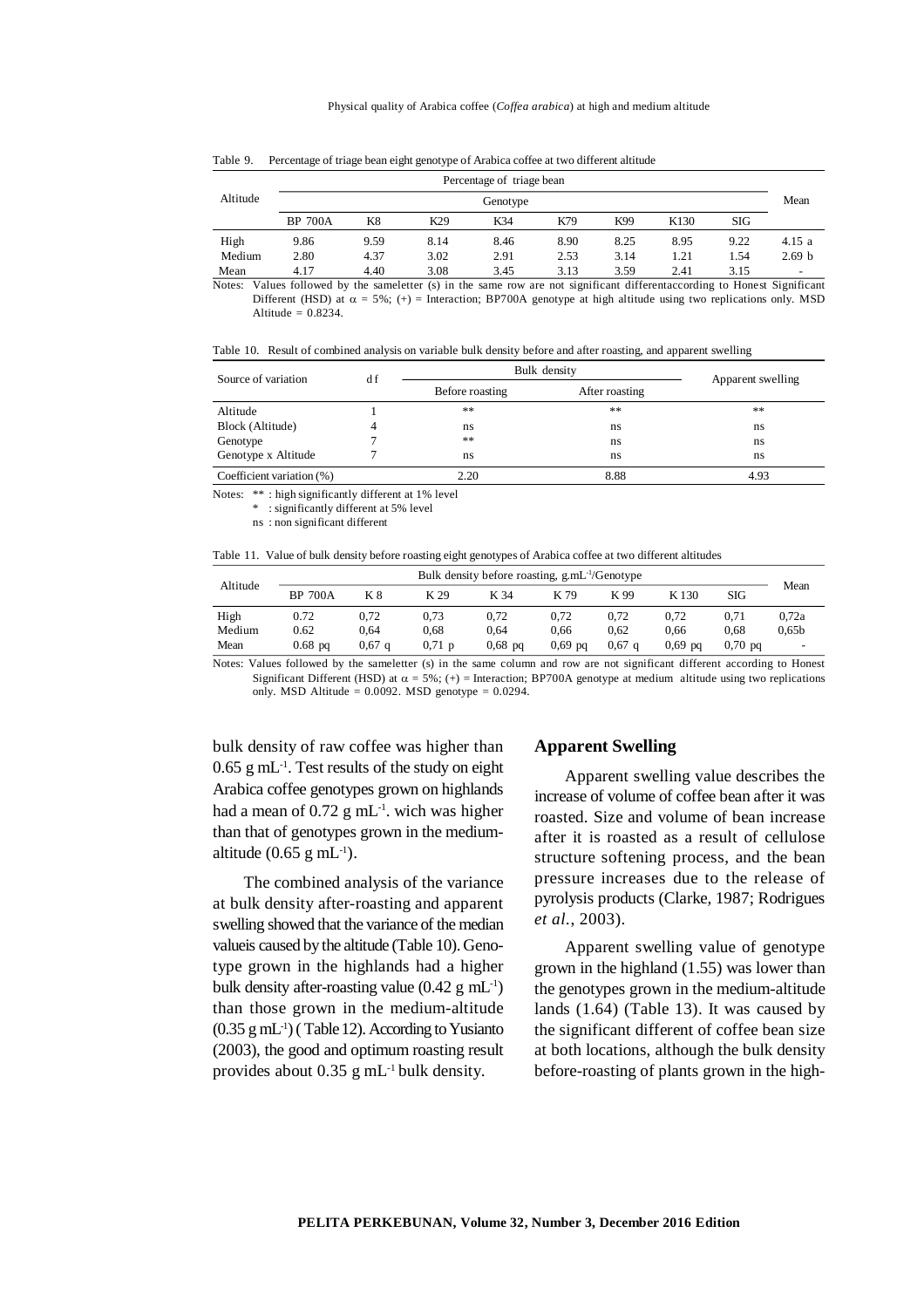|          |                                                   |      | $\tilde{}$ | - -  |      |      |       |      |                          |
|----------|---------------------------------------------------|------|------------|------|------|------|-------|------|--------------------------|
| Altitude | Bulk density after roasting, $g.mL^{-1}/Genotype$ |      |            |      |      |      |       |      |                          |
|          | <b>BP 700A</b>                                    | K 8  | K 29       | K 34 | K 79 | K 99 | K 130 | SIG  | Mean                     |
| High     | 0.43                                              | 0.40 | 0.43       | 0.40 | 0.43 | 0.41 | 0.42  | 0.42 | 0.42a                    |
| Medium   | 0.37                                              | 0.35 | 0.37       | 0.35 | 0.36 | 0.34 | 0.29  | 0.35 | 0.35 <sub>b</sub>        |
| Mean     | 0.41                                              | 0.37 | 0.40       | 0.38 | 0.39 | 0.38 | 0.35  | 0.39 | $\overline{\phantom{0}}$ |

Table 12. Value of bulk density after roasting eight genotypes of Arabica coffee at two different altitudes

Notes: Values followed by the same letter(s) in the same column are not significant different according to Honest Significant Different (HSD) at  $\alpha = 5\%$ ; (-) = No Interaction; SIG and BP 700A genotype at medium altitude using two replications only. MSD of altitude  $= 0.0207$ .

Table 13. Apparent swelling value of eight genotypes of Arabica coffee at two different altitudes

| Altitude | Apparent swelling/Genotype |      |      |       |      |        |        |      | Mean                     |
|----------|----------------------------|------|------|-------|------|--------|--------|------|--------------------------|
|          | <b>BP 700A</b>             | K 8  | K 29 | K 34  | K 79 | K 99   | K 130  | SIG  |                          |
| High     | 1.50                       | 1.61 | 1.54 | . .60 | 1,51 | 1,55   | . . 56 | 1.54 | 1,55 b                   |
| Medium   | 1.51                       | .66  | 1.64 | 1,64  | 1.65 | 1,66   | 1,62   | 1.73 | 1,64 a                   |
| Mean     | 1.50                       | 1.63 | 1,59 | 1,62  | 1,58 | . . 60 | . 59   | 1.61 | $\overline{\phantom{a}}$ |

Notes: Values followed by the same letter(s) in the same row are not significant different according to Honest Significant Different (HSD) at  $\alpha = 5\%$ ; (-) = No Interaction; SIG and BP 700A genotype at medium altitude using two replications only. MSD of altitude  $= 0.0477$ .

land was higher. The difference caused higher porosity of coffee beans produced from medium-altitude land which in turn caused the bean swelled larger after it was roasted.

### **CONCLUSION**

Altitude significantly affected all variables of physical quality of Arabica coffee beans. The effect of genotype **×** location interaction occured for outturn, weight of 100 beans, percentage of normal beans, and percentage of empty beans. Genotypes planted on the medium-altitude resulted in low before and after roasting bulk density than that in the highlands. The altitude provided a significant effect on the coffee outturn, lower yield in the lower altitude by 33%. Genotypes of BP 700A, K 29, K 34, K 79 and K 99 were relatively stable in producing normal beans in both altitude. While K 8, K 130 and GIS were genotypes which had higher but less stable normal bean percentage because it only happened when they were grown in the highlands.

#### **REFFERENCES**

- Antunes-Filho, H. & A. Carvalho (1955). Melhoramento do cafeeiro: VII–ocorrência de lojas vazias em frutos de café "Mundo Novo." *Bragantia.* 13, 165–179.
- Bertrand, B.; P. Vaast; E. Alpizar; H. Etienne; F. Davrieux & P. Charmetant (2006). Comparison of bean biochemical composition and beverage quality of Arabica hybrids involving Sudanese-Ethiopian origins with traditional varieties at various elevations in Central America. *Tree Physiology*, 26, 1239–1248.
- Clarke, R.J. (1987). Grading, storage, pre-treatments and blending. p. 321. *In:* R.J. Clarke & R. Macrae (Eds.). *Coffee Volume 2: Technology*. Elsevier Science Publishers Ltd.
- Clifford, M.N. (1985). Chemical and physical aspects of green coffee and coffee products. p. 457. *In:* Clifford, M.N. & K.C.W. (Eds.). *Coffee: Botany, Biochemistry and Production of Beans and Beverage*. The AVI Publishing Company.
- Eskes, A.B. & T. Leroy (2004). Cofee selection and breeding. *In:* Wintgens, J.N. (Ed.), *Coffee: Growing, Processing, Sustain-*